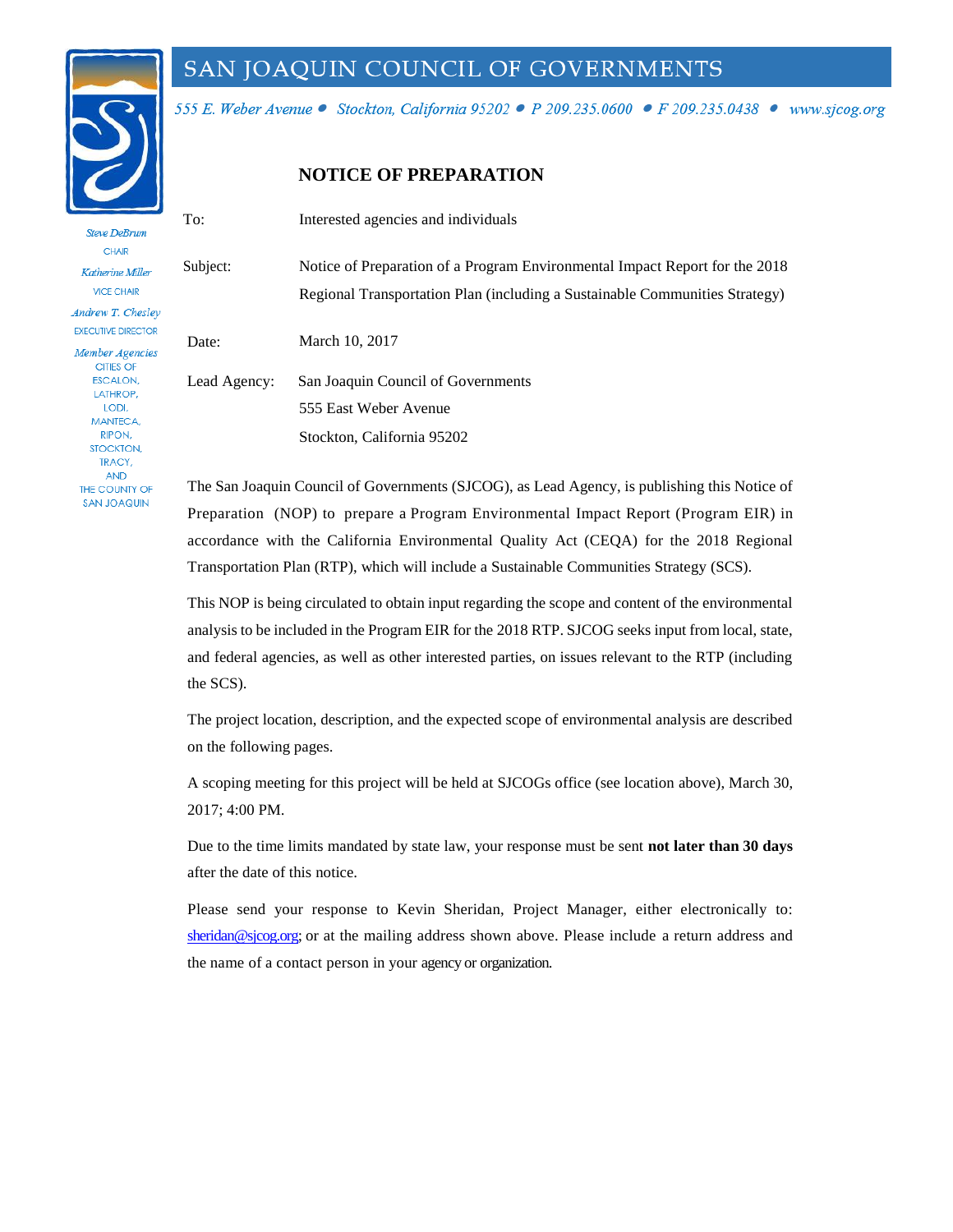## **Introduction**

Notice is hereby given that the San Joaquin Council of Governments (SJCOG) will be the lead agency for the preparation of an Environmental Impact Report (EIR) for the update of SJCOG's Regional Transportation Plan ("RTP"). Pursuant to section 15082 of the California Environmental Quality Act (CEQA), SJCOG is soliciting comments from all interested persons, responsible and trustee agencies and organizations concerned with the project as to the scope and content of the EIR and the environmental information to be analyzed in connection with the proposed project. The Final EIR for the 2014 SJCOG RTP was certified in June 2014 and can be found at the following link:<http://www.sjcog.org/index.aspx?NID=222>

The project description, location, environmental review requirements, and probable environmental issues to be addressed in the EIR for the 2018 RTP are attached. The RTP will guide the development of the Regional and Federal Transportation Improvement Programs (RTIP and FTIP) as well as other transportation programming documents and plans throughout San Joaquin County. Specifically, the project is to update the County's goals and policies for meeting current and future mobility needs and identify programs, actions, and a revised plan of projects intended to address these needs consistent with adopted goals and policies.

The 2018 RTP will include a Sustainable Communities (SCS) element. The SCS is required by California Senate Bill 375, the Sustainable Communities and Climate Protection Act of 2008 ("SB 375"). SB 375 mandates regional greenhouse gas ("GHG") reduction targets for passenger vehicles and, pursuant to that law, the California Air Resources Board (CARB) has established 2020 and 2035 GHG reduction targets for each region covered by one of the state's metropolitan planning organizations (MPOs). Current greenhouse gas reduction targets for San Joaquin County are 5% per capita reduction from 2005 levels by 2020 and a 10% per capita reduction from 2005 levels by 2035. These targets are currently undergoing review by CARB. Revisions for the targets are expected in summer 2017. As the MPO for San Joaquin County, SJCOG is required to prepare an SCS that demonstrates how GHG reduction targets will be met through integrated land use, housing, and transportation planning. If the SCS does not meet greenhouse gas emission reduction targets, SJCOG would prepare an Alternative Planning Strategy (APS) which would show how the greenhouse gas emission targets could be achieved through means outside of the fiscally constrained RTP. In 2014 SJCOG identified multiple potential growth scenarios that met the goals of SB 375.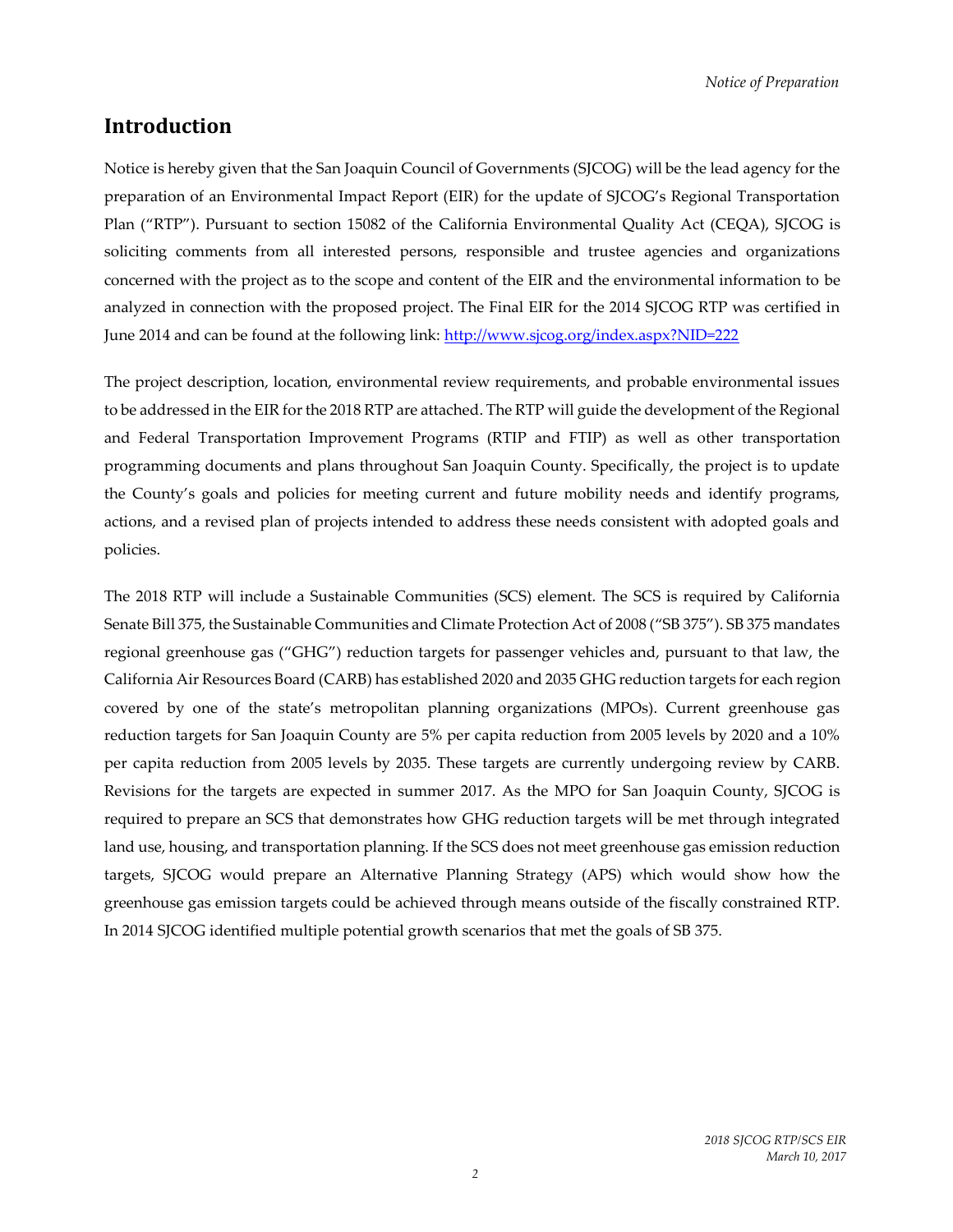# **Project Location and Background**

San Joaquin County is located in the northern portion of the San Joaquin Valley and covers approximately 1,440 square miles. The geographical extent of the updated RTP/SCS includes the area within the limits of San Joaquin County, California, including the incorporated cities of Escalon, Lathrop, Lodi, Manteca, Ripon, Stockton, Tracy, and all unincorporated areas under the jurisdiction of the County of San Joaquin. Capital improvement projects identified in the RTP/SCS are primarily located on state highways, county roads and locally owned streets, as well as on airport property, transit district property and public utility lands. A map of the planning area is attached.

SJCOG is a Joint Powers Authority comprised of city and county governments created to address regional transportation issues. The Board of Directors is composed of one council member from each of the six cities, three members of the Stockton City Council, and three members from the San Joaquin County Board of Supervisors. Supplementing these voting members are advisory representatives from Caltrans District 10, San Joaquin Regional Transit District, and the Port of Stockton. SJCOG's planning and programming efforts secure transportation funding for the region's highways, transit, streets and roads, pedestrian, and other transportation system improvements throughout the region.

SJCOG is officially designated by federal law as the Metropolitan Planning Organization (MPO) for San Joaquin County. Additionally, under Section 29532 of the California Government Code, SJCOG is designated as a Regional Transportation Planning Agency (RTPA). As such, SJCOG has a number of formal authorities and responsibilities, including:

- Conducting continued, comprehensive, and coordinated transportation planning and programming processes that result in a Regional Transportation Plan and a Federal Transportation Improvement Program (FTIP) for the region. Together these documents serve as the legal basis for transportation decision-making in the region.
- Preparing a Sustainable Communities Strategy (SCS) in accordance with the Sustainable Communities and Climate Protection Act of 2008 (SB 375), as part of the RTP. If the SCS does not meet greenhouse gas (GHG) emission reduction targets, SJCOG would prepare an Alternative Planning Strategy (APS) which would show how the greenhouse gas emission targets would be achieved through alternative development patterns, infrastructure, or additional transportation measures or policies
- Conducting a comprehensive environmental planning process, including a Program Environmental Impact Report for the RTP and conducting inter-governmental review for all projects of regional significance.
- Determining, pursuant to the Federal Clean Air Act (Section 176 (c)(4)), the conformity of SJCOG RTPs and FTIPs to air quality planning requirements.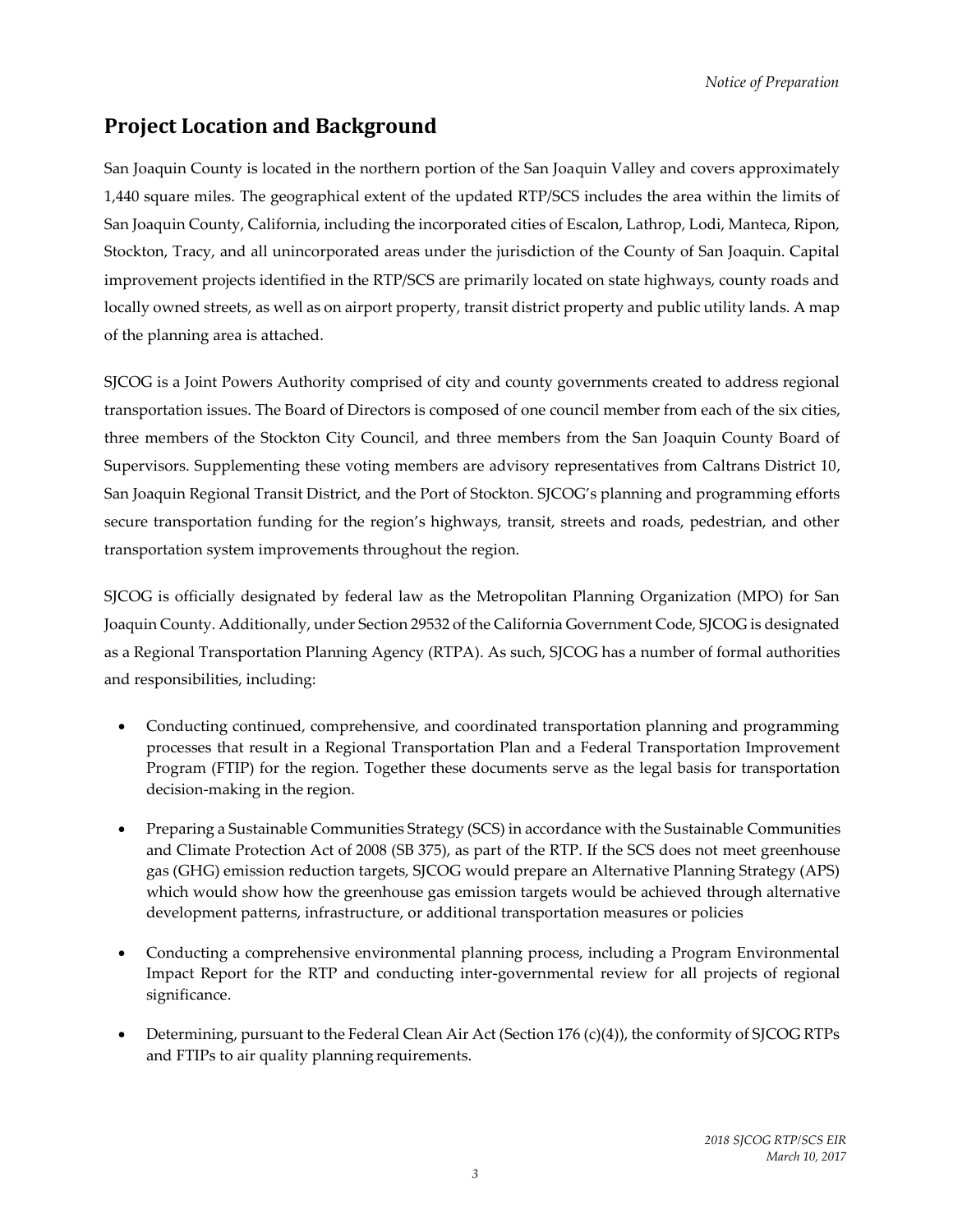*Notice of Preparation*



*2018 SJCOG RTP/SCS EIR March 10, 2017*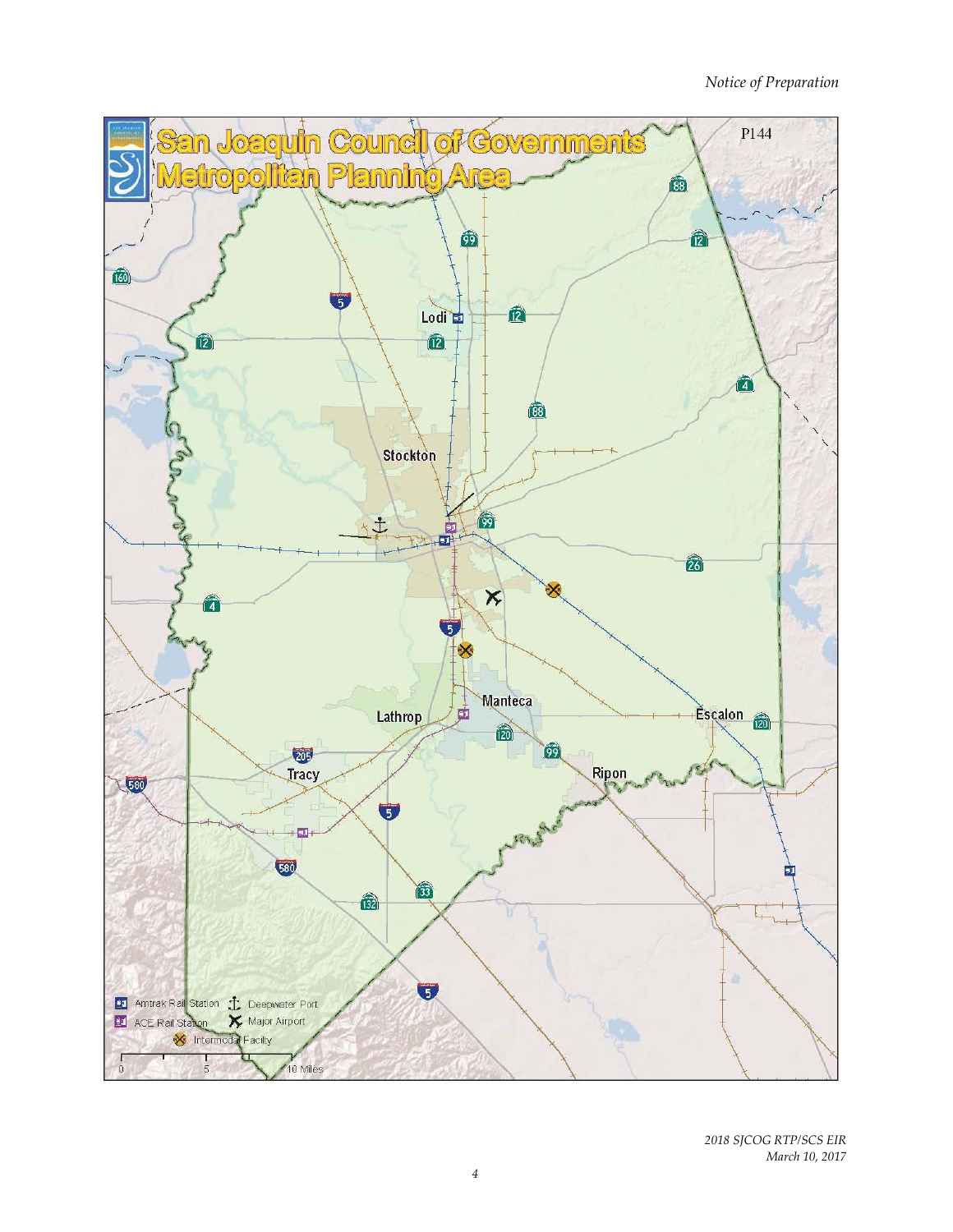# **Project Description**

The proposed project is the 2018 SJCOG RTP/SCS. SJCOG is the federally designated Metropolitan Planning Organization (MPO) and state recognized Regional Transportation Planning Agency (RTPA) for San Joaquin County, and has the statutory responsibility to develop a comprehensive minimum 20‐year vision of the region's transportation system. The 2018 RTP will cover the planning period through the year 2042. The EIR is intended to comply with CEQA. It will also require coordination with or reference to: the Fixing America's Surface Transportation Act (Title 23 SFR Parts 450 and 500) (FAST Act); the Federal Clean Air Act; the California Clean Air Act; California SB 375; California SB 743; and California Assembly Bill 32. The EIR will consider the 2018 RTP programmed projects and preferred SCS scenario, a No Project alternative, the SCS alternative scenarios carried forward, and any alternatives to address identified significant impacts. The EIR will evaluate the potential impacts of implementing the policies and programs in the RTP in accordance with CEQA and will concentrate on the long-term environmental impacts of the RTP that extend to the 2042 planning horizon.

The 2018 RTP EIR will be prepared as a program-level document that analyzes the effects of proposed actions for all modes of transportation, as well as other issues and concerns such as transportation control measures and demand management, congestion management, and intelligent transportation systems. As a programmatic EIR, it will be prepared at a level of detail necessary to facilitate effective tiering by lead agencies for future transportation and development projects, particularly with regard to potential SB 375 CEQA streamlining

# **Regional Transportation Plan**

The RTP defines the region's mobility needs and issues through 2042, sets forth an action plan of projects and programs to address the needs consistent with the adopted policies, and documents the financial resources needed to implement the plan. The 2018 RTP will address all transportation modes including motor vehicles, transit (commuter and local), rail (commuter and interregional), goods movement (rail freight and trucking), bicycle and pedestrian facilities, aviation systems, transportation systems management (TSM) and transportation demand management (TDM) programs and projects considered over the planning horizon to the year 2042. Regional transportation improvement projects proposed to be funded, in whole or in part, in the state transportation improvement program must be included in the adopted RTP.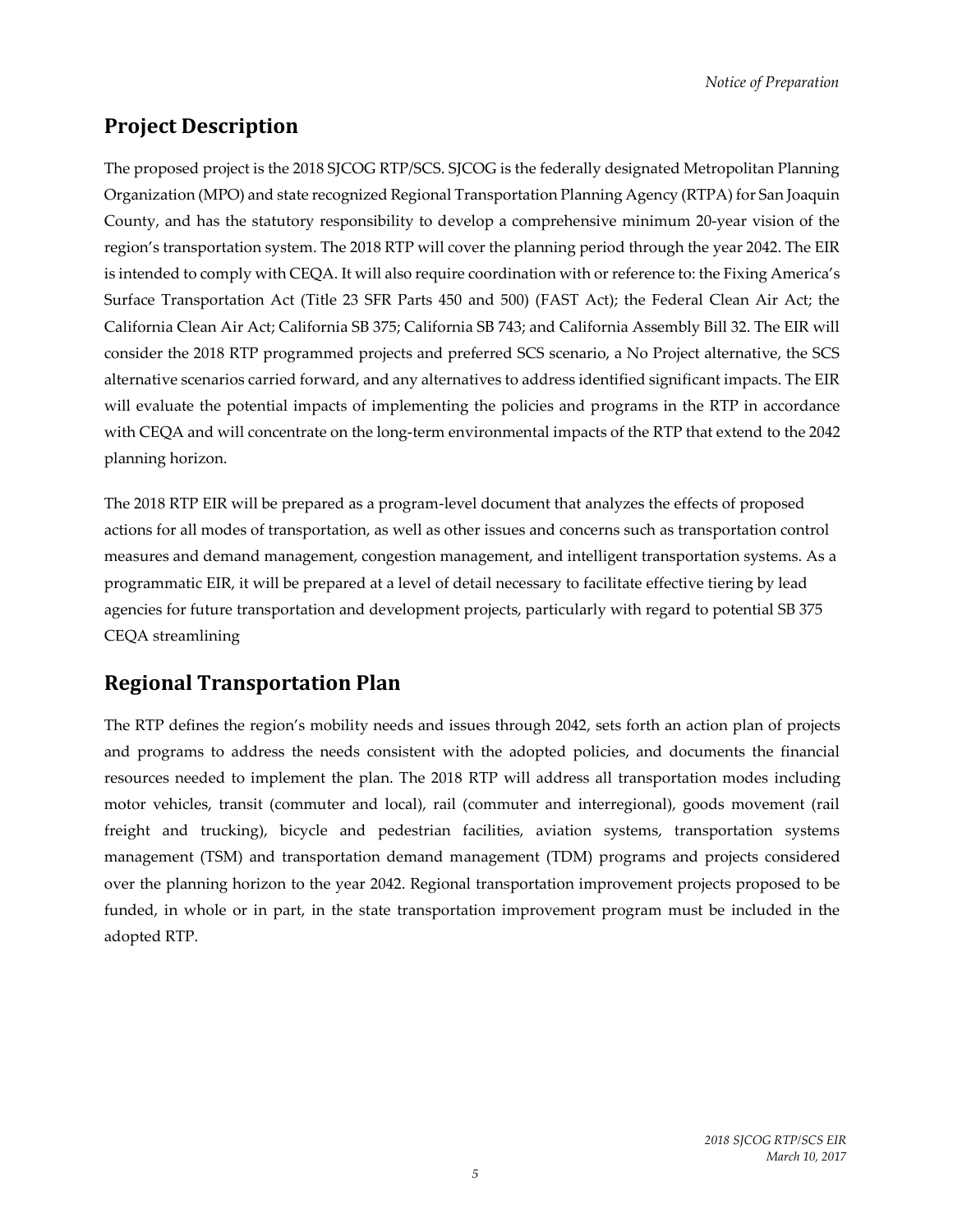The RTP is anticipated to include the following key elements:

- Transportation Planning Policies / Policy Element
- Planning Assumptions and Growth Trends
- Sustainable Communities Strategy Element
- Strategic Investments / Action Element
- Financial Constraints / Financial Element
- Future Transportation Planning (beyond 2042)
- Monitoring Process

The compendium of projects, policies and programs together comprise the 2018 RTP/SCS.

#### **Sustainable Communities Strategy**

The 2018 RTP will include an update to the SCS in the 2014 RTP-SCS pursuant to the requirements of SB 375. Under SB 375, metropolitan planning organizations such as SJCOG are required to develop an SCS or APS as part of the RTP to reduce greenhouse gas emissions from passenger vehicles and light trucks through reduced vehicle miles travelled (VMT), as feasible, to meet specified targets for 2020 and 2035. In 2010, the California Air Resources Board (ARB) issued SJCOG a regional GHG target of a 5% reduction in per capita GHG emissions for the planning year 2020. The reduction target for 2035 is a 10% reduction in per capita GHG emissions. These targets are currently under review by CARB; updated targets are expected in summer 2017. If the targets cannot be feasibly met, an APS will be prepared by SJCOG to show how the targets would be achieved through alternative development patterns, infrastructure, or additional transportation measures or policies. The GHG reductions are to be derived, in part, from fewer (and/or shorter) automobile and light truck trips resulting from integrated transportation, land use, housing and environmental planning.

The transportation component of the SCS will include the network of road and transit networks, nonmotorized transportation and transportation policies, as discussed in the RTP framework. Furthermore, SB 375 requires that the SCS identify general land uses, residential densities, and building intensities as well as areas to house future residents (see California Government Code Section 65080(b)(2)(B) for the full list of SB 375 requirements).